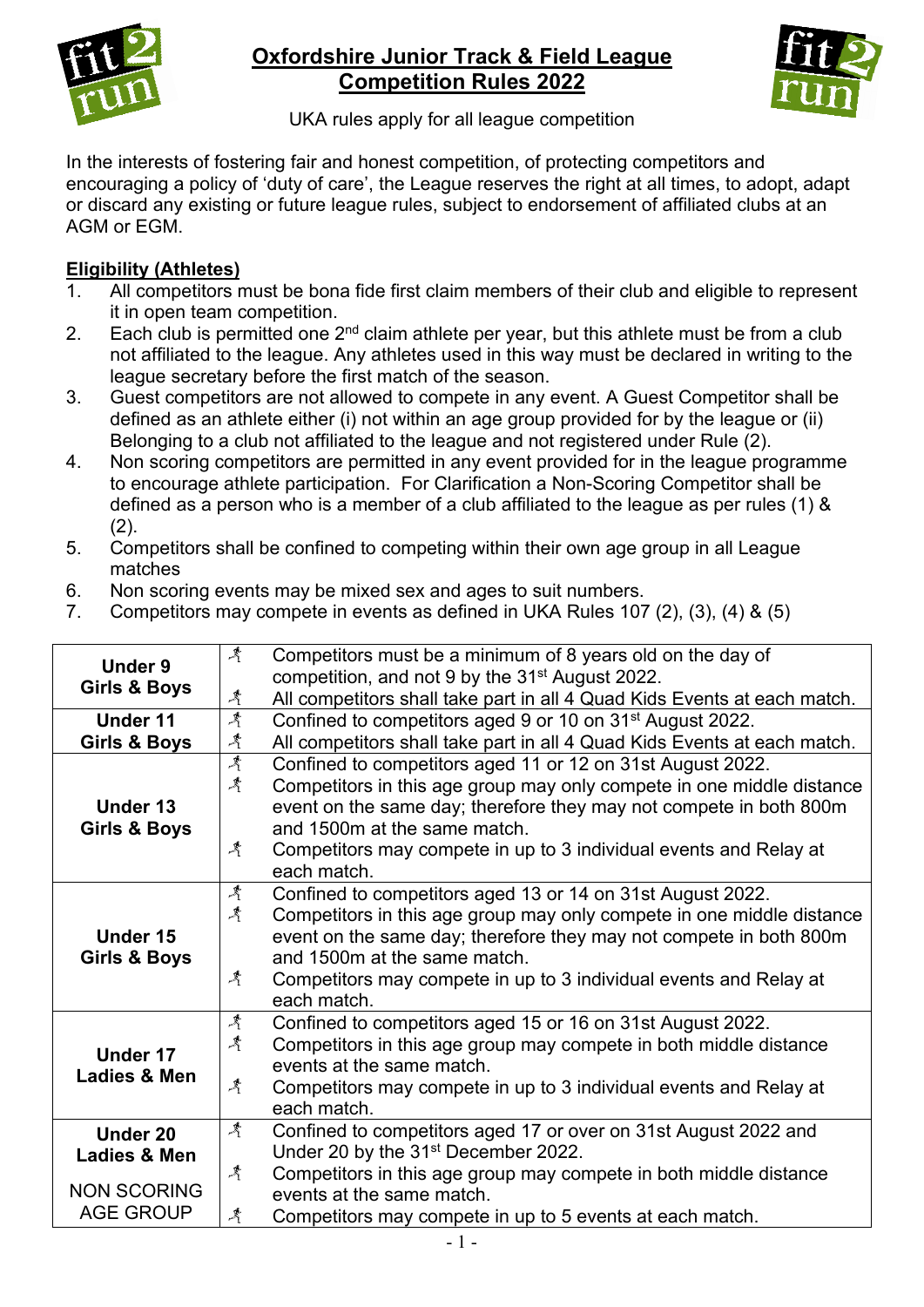- 8. Any competitor found to be ineligible because of age for any event(s) in which he or she competed shall forfeit the match points gained in the event(s) which shall be re-scored as though he or she had not taken part.
- 9. Any competitor contravening League rules regarding number of events in which they compete will lose the points scored from the extra event(s), the event(s) selected should be those where the athlete has scored highest.

### **Eligibility (Clubs)**

- 10. All clubs must be affiliated to the Territorial or National Association (England Athletics) in whose geographical area of responsibility the club's headquarters are located.
- 11. Only Clubs affiliated to the Oxfordshire County Athletic Association are permitted to join the league.
- 12. Clubs affiliated to the league for 2022 Season:

Abingdon AC Banbury Harriers AC Bicester AC Oxford City AC Radley AC Team Kennet White Horse Harriers AC Witney Road Runners **Non-Scoring** Great Milton AC

12(A) The current affiliation fee for member clubs is £80.00. Match fees of £2.00 per athlete

- shall be paid by the competing clubs after each match.
- 13. No composite teams shall be permitted in the league.
- 14. Applications from new clubs are welcome and may be made at any time.

### **Identification Letters**

- 15. Designated Identification Letters or Numbers must be worn on the front and back by competitors in all events including relays, with the exception of High Jump where only one letter on the front or back is required.
- 16. In all events (excluding Quad Kids & Non Scoring Competitors) 'A' competitors must wear a single letter and 'B' competitors a double letter and *wear as declared on the declaration sheet*.
- 17. A and B String Scoring letters for U13/U15/U17 Age Groups are as follows:

| <b>A String Letter</b> | <b>B String Letter</b> | Club                           |  |
|------------------------|------------------------|--------------------------------|--|
|                        | AA                     | Abingdon AC                    |  |
|                        | <b>NN</b>              | <b>Banbury Harriers AC</b>     |  |
| в                      | BВ                     | <b>Bicester AC</b>             |  |
|                        | OO                     | <b>Oxford City AC</b>          |  |
| R                      | <b>RR</b>              | Radley AC                      |  |
| Χ                      | XX                     | <b>Team Kennet</b>             |  |
|                        | HН                     | <b>White Horse Harriers AC</b> |  |
| W                      | WW                     | <b>Witney Road Runners</b>     |  |
|                        |                        | <b>Great Milton AC</b>         |  |

18. For Quad Kids & Non-Scoring events, individual identification numbers must be worn for every event in which they compete at a match. (If a competitor is competing in both scoring & non scoring events, they must be supplied with both non scoring numbers & Scoring letters and change them for the appropriate event.)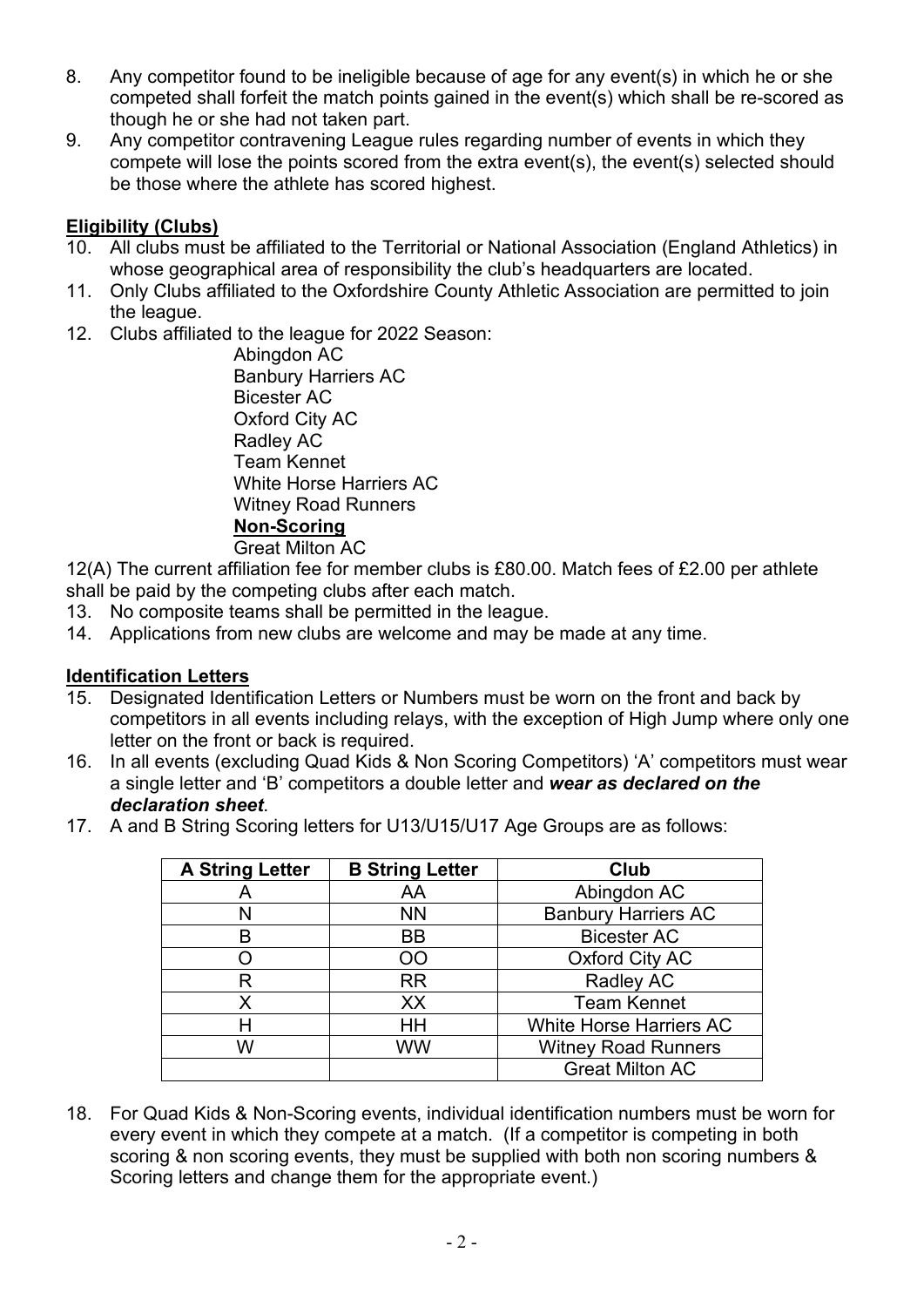- 19. Identification numbers for competitors in Quad Kids Events & Non-Scoring will be allocated on the day of competition by the administrative team.
- 20. All Identification cards should be worn as issued (i.e. not folded or cut), and fastened securely in each of the 4 corners by safety pins.
- 21. Identification Letters / Numbers for the whole season are provided by the league and are made available at the First Fixture.

### **Clothing**

- 22. In all events competitors must wear at least vest and shorts (or equivalent clothing) which are clean and so designed **and worn** as not to be objectionable even when "wet"
- 23. Club vests must be worn of appropriate size. A competitor not wearing a club vest may not compete unless an unavoidable shortage has been reported to the referees before the start of the match. An appropriate replacement such as club / or plain t-shirt can be worn.
- 24. Running shorts or briefs should be worn; these are the responsibility of the competitor to provide. These do not have to be in club colours, but should be constructed of a suitable material and designed as for the purpose of the intended event.
- 25. Competitors are responsible to ensure that they have adequate clothing and equipment with them as appropriate to the weather conditions such as wet weather gear or sun screen, and that they take it with them to their event area.

### **Footwear**

- 26. Competitors may compete in bare feet or with one or two shoes. The purpose of shoes is to give protection and stability to the feet and a firm grip on the ground.
- 27. Spiked shoes are permitted in all track events and Field events (excluding Discus Throw & Shot Putt). Up to a maximum of 11 spikes may be used in any combination
- 28. The accepted spike length for track events and Long Jump runways is 6mm.
- 29. The accepted spike length for High Jump & Javelin Throw events is 12mm. **No spiked shoes should be worn inside of stadium buildings or stands.**

### **Fixtures for 2022 Season**

30. The fixtures for the forthcoming season are decided upon at the end of season AGM. 31.

| <b>Match</b> | <b>Date</b>                         | Venue                                                                                     |
|--------------|-------------------------------------|-------------------------------------------------------------------------------------------|
| Match 1      | Sunday May 1st 2022                 | Horspath Road Stadium, Oxford (hosted by<br>OCAC)                                         |
| Match 2      | Sunday 14 <sup>th</sup> August 2022 | North Oxfordshire Academy School, Drayton<br>Road, Banbury (hosted by Banbury & Bicester) |
| Match 3      | Sunday September 4th<br>2022        | Tilsley Park, Abingdon (hosted by Radley AC<br>and Witney RR)                             |

### **Scoring**

- 32. Male and Female events are scored separately for each age group.
- 33. Two competitors per club shall be permitted and score in each event (Excluding Quad Kids Competition).
- 34. In events where A & B strings compete separately, the best performer MUST be nominated as A string. (Team managers have a special responsibility to implement this rule.)
- 35. Where both competitors for a club compete together, the leading competitor shall be regarded as the 'A' competitor for scoring purposes regardless of initial declaration. It is therefore crucial with computerized scoring that athletes compete in the identification letter to which they are declared on the official declaration sheet held by the scorers.
- 36. For all events (excluding Quad Kids) scoring shall be decided on a match points allocation for both 'A' and 'B' contests (as appropriate),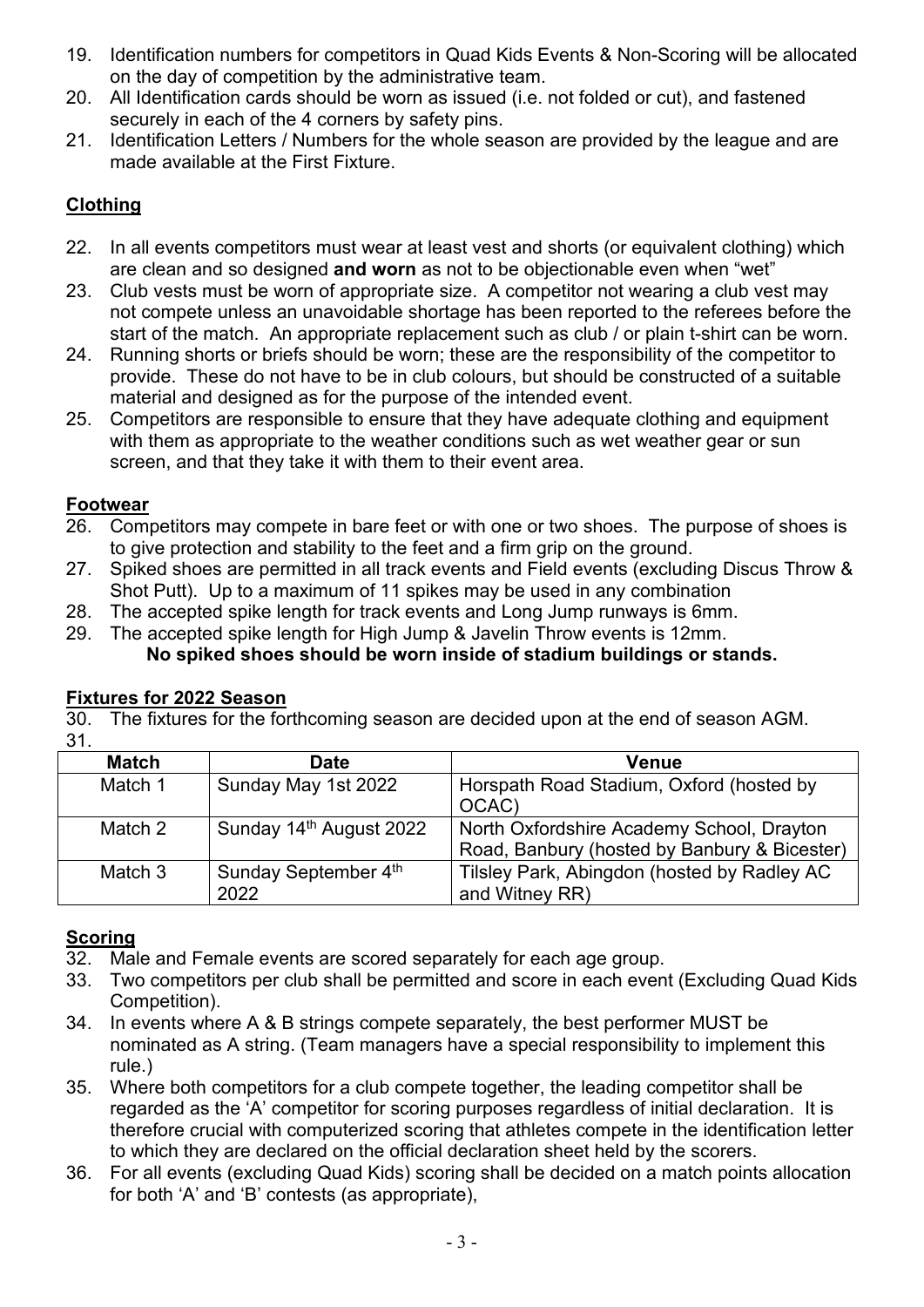- 37. For Quad Kids events clubs may enter teams of boys and girls in the under 9 and under 11 age groups, but a club's combined team must not exceed a total of 16 girls and 16 boys. These can be in either or both age groups, and the distribution between age groups is not important, BUT athletes must be declared separately in their correct age groups on the declaration sheet. For example, for one match a team may find that they have 11 under 9 girls, and 6 under 9 boys; this means they can enter a further five under 11 girls and ten under 11 boys. For another match they may only have three under 9 girls, in which case they can enter up to thirteen under 11 girls, and so on. The top 4 in each age group will count towards the team points total.
- 38. In Quad Kids events scoring for individual events is calculated by comparing the individual's performance in an event against the Quad Kids scoring system held by the recorders. At the end of each event each competitor is given their overall score.

#### **League Positions**

- 39. League Positions will be determined in the first instance by League Points.
- 40. League points shall be allocated to each match for each trophy category, as per number of clubs in age group. Eg. 1<sup>st</sup> in match = 7 points,  $2^{nd}$  in match = 6 points, if 2 or more clubs have the same match points they shall share the combined league points for the relevant places.
- 41. League positions shall be placed upon aggregate league points gained. In the event of a tie, the team with the highest aggregate match points will be placed higher.

### **Awards**

- 41. League trophies are awarded to the winning team in each age group as well as overall team champions male and female, and are presented at the conclusion of the final fixture.
- 42. Athlete prizes will be awarded to 2 boy and 2 girl athletes competing on the day
- 43. Any competitor breaking a league record throughout the season will receive a certificate recording their achievement.

#### **Officials**

- 44. Teams should make every effort to provide adequate officials.
- 45. All teams should attempt to provide at least 1 track judge and 1 timekeeper and a team of field judges (at least 1 graded), to cover their appropriate events as outlined in the Field Rota.
- 46. Where clubs are unable to provide required number of officials or volunteers they should notify the league official's secretary at least 14 days prior to the fixture.
- 47. All qualified officials are asked to send their availability to the league official's secretary to ensure that appropriate meeting staff can be appointed:

Chief Timekeeper Clerks of Course as required Field Referee Meeting Manager **Starter** Starter's Assistant(s) Track Referee

- 48. Officials & Volunteers must sign the Health and Safety Attendance Forms held by the discipline chiefs or referees.
- 49. The League Officials Secretary will ensure that adequate copies of the League Rules are available for all Chiefs of events & a copy held in the Recorders area.

### **Health & Safety**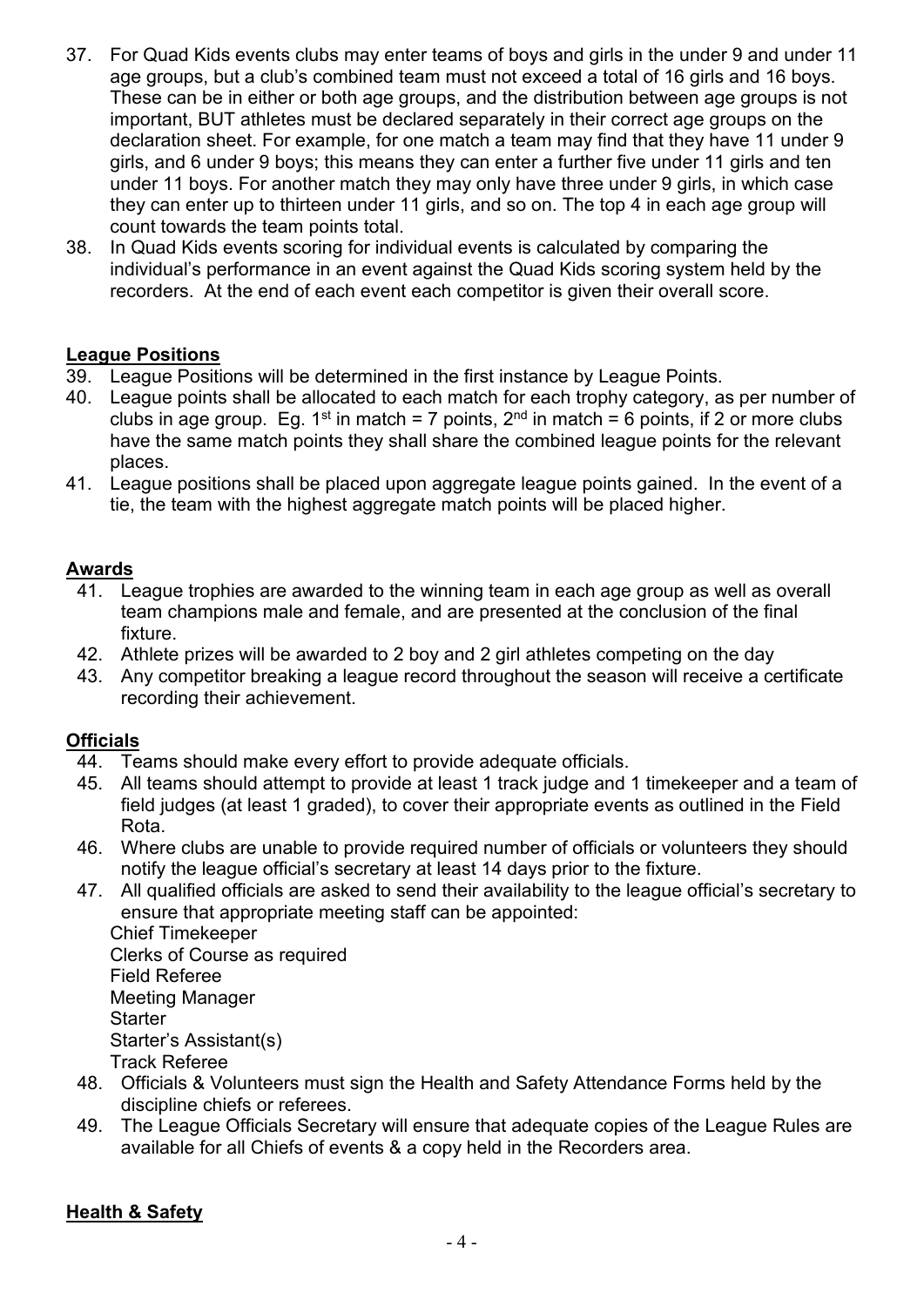- 50. The host club will ensure that adequate first aid is provided at each fixture and his/her whereabouts must be made clear to all clubs at the start of the meeting.
- 51. The league must ensure that they have adequate third-party insurance cover.
- 52. For the avoidance of doubt, in the conduct of field events it is at the discretion of the officials in charge to allow or not allow a competitor to participate if it becomes clear to the officials either during registration, warm-up or during the course of competition that a competitor has not previously attempted that event in training or competition and is deemed therefore not safe to participate. This can apply in any field event, though in practice is most likely to be a problem in the long throws (javelin and discus) and in high jump.

#### **Doping**

- 53. If an athlete is required to take medication it is their responsibility to scrutinize the UKA drug prohibited list.
- 54. In certain conditions such as asthma an athlete maybe required to sign an exemption form (beta 2 agonists).

### **Programme for Fixtures**

- 55. Standard timetables are provided for each fixture
- 56. The events to be contested shall be as follows:

| <b>Under 9 Girls</b> | <b>Under 11 Girls</b> | <b>Under 13 Girls</b> | <b>Under 15 Girls</b> | <b>Under 17 Ladies</b> |
|----------------------|-----------------------|-----------------------|-----------------------|------------------------|
| 75 <sub>m</sub>      | 75m                   | 100m                  | 100m                  | 100m                   |
| 600m                 | 600m                  | 200 <sub>m</sub>      | 200 <sub>m</sub>      | 200m                   |
| Long Jump            | 4 x 100m Relay        | 800m                  | 300 <sub>m</sub>      | 300m                   |
| <b>Vortex Throw</b>  | Long Jump             | 1500m                 | 800m                  | 800m                   |
|                      | <b>Vortex Throw</b>   | 70mHdles              | 1500m                 | 1500m                  |
|                      |                       | 4 x 100m Relay        | 75mHdles              | 80mHdles               |
|                      |                       | High Jump             | 4 x 100m Relay        | 4 x 100m Relay         |
|                      |                       | Long Jump             | High Jump             | High Jump              |
|                      |                       | <b>Discus Throw</b>   | Long Jump             | Long Jump              |
|                      |                       | Javelin Throw         | <b>Discus Throw</b>   | <b>Discus Throw</b>    |
|                      |                       | <b>Shot Putt</b>      | <b>Javelin Throw</b>  | <b>Javelin Throw</b>   |
|                      |                       |                       | <b>Shot Putt</b>      | <b>Shot Putt</b>       |

| <b>Under 9 Boys</b> | <b>Under 11 Boys</b> | <b>Under 13 Boys</b> | <b>Under 15 Boys</b> | Under 17 Men         |
|---------------------|----------------------|----------------------|----------------------|----------------------|
| 75m                 | 75m                  | 100m                 | 100m                 | 100m                 |
| 600m                | 600m                 | 200 <sub>m</sub>     | 200m                 | 200 <sub>m</sub>     |
| Long Jump           | 4 x 100m Relay       | 800m                 | 400m                 | 400m                 |
| <b>Vortex Throw</b> | Long Jump            | 1500m                | 800m                 | 800m                 |
|                     | <b>Vortex Throw</b>  | 75mHdles             | 1500m                | 1500m                |
|                     |                      | 4 x 100m Relay       | 80mHdles             | 100mHdles            |
|                     |                      | High Jump            | 4 x 100m Relay       | 4 x 100m Relay       |
|                     |                      | Long Jump            | High Jump            | High Jump            |
|                     |                      | <b>Discus Throw</b>  | Long Jump            | Long Jump            |
|                     |                      | Javelin Throw        | <b>Discus Throw</b>  | <b>Discus Throw</b>  |
|                     |                      | <b>Shot Putt</b>     | Javelin Throw        | <b>Javelin Throw</b> |
|                     |                      |                      | <b>Shot Putt</b>     | <b>Shot Putt</b>     |

It is the responsibility of all Team Managers to ensure that competitors entered for events have had either prior experience or minimal coaching.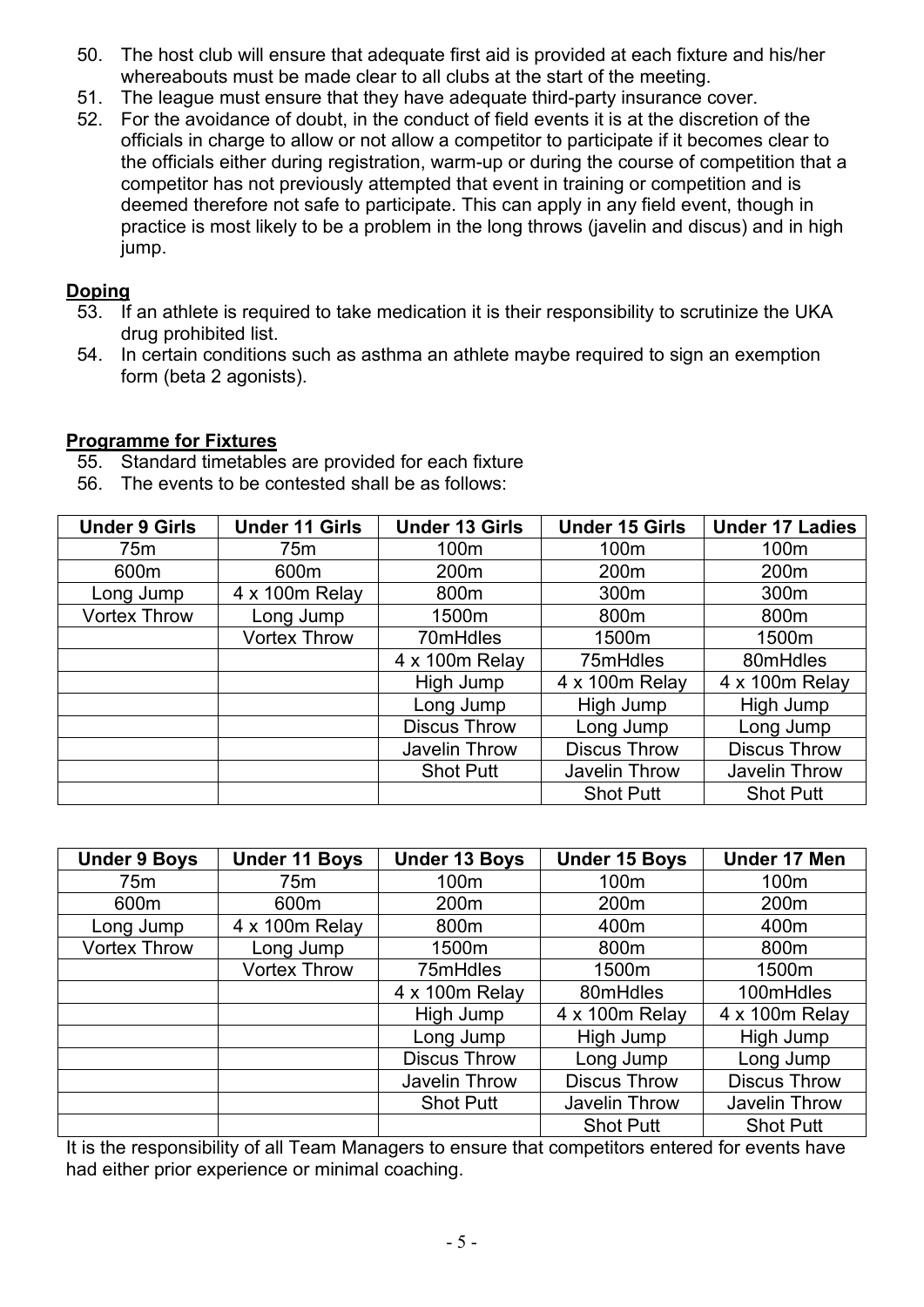**The discipline Referees (in discussion with the Meeting Manager & Team Manager) have the right to withdraw a competitor from any event if they feel that the safety of the competitor or those within the event are compromised in any way.**

### **Non-Scoring Events**

- 57. One non-scoring competitor is permitted per club per event within the league to encourage participation; however they should be declared prior to the meeting and sent to the results co-ordinator along with the main declaration sheet.
- 58. Non scoring competitors should compete at the same time as the equivalent scoring event in the timetable and will be allocated spare lanes as necessary. If additional non scoring events are held, they must not interfere with the league programme.
- 59. If a competitor competes in a non-scoring event, it does not exclude them from competing in a match event, however it does count towards the maximum number of events an athlete can take part in (league rule 8).
- 60. Under 20 competitors are allowed to compete in the league in timing with the equivalent under 17 competitions, however their participation is in a non-scoring capacity, and will not count toward the team total.

## **Cancellation & Abandonment:**

- 61. If a fixture is abandoned before 50% of the event(s) have been completed then the match will be treated as a void match.
- 62. Where at least 50% but not all the scheduled events have been completed then the result will stand and the outstanding points shall be based on the points already scored by the competing clubs i.e. total points already scored, divided by the number of events completed, multiplied by the total number of events in the match.
- 63. Where a particular event in the programme is not held for any reason, the points that would have been available for the event should be totaled and shared between the number of competitors originally declared fort he event.
- 64. If a particular event has to be abandoned after it has started the points will be shared by the declared competitors unless any competitors have been eliminated, then the competitors will share the points still to be decided and the eliminated competitors will be credited with the position and points they have earned.

### **Definition of Competition Area**

65. Rule 144 of the UKA and IAAF Handbook states that apart from receiving medical assistance in the competition area (which normally also has a physical barrier and is defined as an area where the competition is being staged and which has an access restricted to the competing athletes and personnel authorised in accordance with the relevant Rules and Regulations (i.e. the field officials responsible for the event), athletes may not receive assistance from within the competition area, and risk disqualification is they repeatedly seek assistance despite warning by the official. For the avoidance of doubt, the Oxfordshire League is held under UKA rules and therefore follows this rule, which in its entirety states:

Any athlete giving or receiving assistance from within the competition area during an event shall be warned by the Referee and advised that, if there is any repetition, he will be disqualified from that event. If an athlete is subsequently disqualified from the event, any performance accomplished up to that time in the same round of that event shall not be considered valid. However, performances accomplished in a previous round of that event shall be considered valid.

Note: In cases under Rule 144.3(a), disqualification may be made without warning.

(3) For the purpose of this Rule, the following examples shall be considered assistance, and are therefore not allowed: